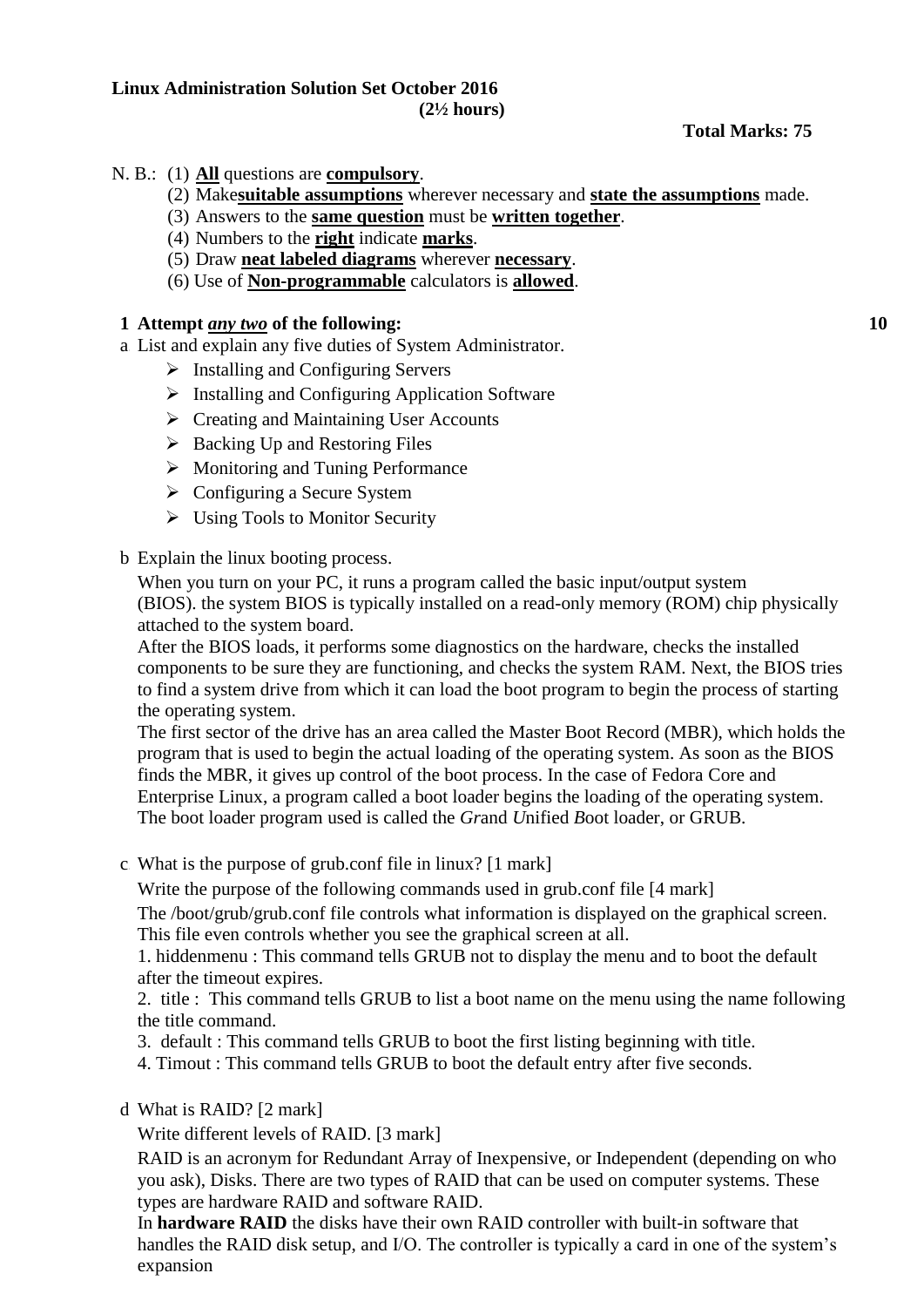slots, or it may be built onto the system board. The hard RAID interface is transparent to Linux, so the hardware RAID disk array looks like one giant disk. The operating system does not control the RAID level used, it is controlled by the hardware RAID controller. Most dedicated servers use a hardware RAID controller.

In **software RAID** there is no RAID controller card. The operating system is used to set up a logical array, and the operating system controls the RAID level used by the system. **RAID Levels :** 

**RAID level 0** — This RAID level requires at least two disks and uses a method called striping that writes data across both drives. There is no redundancy provided by this level of RAID, since the loss of either drive makes it impossible to recover the data. This level of RAID does give a speed increase in writing to the disks.

**RAID level 1** — This RAID level requires at least two disks and uses a method called mirroring. With mirroring, the data is written to both of the drives. So, each drive is an exact mirror of the other one, and if one fails the other still holds all the data. There are two variants to level 1

with one variant using a single disk controller that writes to both disks as described above. The other variant uses two disk controllers, one for each disk. This variant of RAID level 1 is known as duplexing.

**RAID level 5** — This RAID level, which is the most widely used, requires at least three disks and uses striping to write the data across the two disks similarly to RAID level 1. But unlike RAID level 1, this level of RAID uses the third disk to hold parity information that can be used to reconstruct the data from either, but not both, of the two disks after a single disk failure.

| <b>OPTION</b>    | <b>DESCRIPTION</b>                                                                                                                |  |
|------------------|-----------------------------------------------------------------------------------------------------------------------------------|--|
| all squash       | Maps all requests from all UIDs or GIDs to the UID or<br>GID, respectively, of the anonymous user.                                |  |
| anongid=gid      | Sets the GID of the anonymous account to gid.                                                                                     |  |
| anonuid=uid      | Sets the UID of the anonymous account to uid.                                                                                     |  |
| async            | Allows the server to cache disk writes to improve<br>performance.                                                                 |  |
| fsid=n           | Forces NFS's internal file system identification (FSID)<br>number to be n.                                                        |  |
| hide             | Hides an exported file system that is a subdirectory of<br>another exported file system.                                          |  |
| insecure         | Permits client requests to originate from unprivileged<br>ports (those numbered 1024 and higher).                                 |  |
| insecure_locks   | Disables the need for authentication before activating<br>lock operations (synonym for no_auth_n1m).                              |  |
| $mp$ [= $path$ ] | Exports the file system specified by path only if the<br>corresponding mount point is mounted (synonym for<br>mountpoint[=path]). |  |
| no_all_squash    | Disables a11_squash.                                                                                                              |  |
| no root squash   | Disables root_squash.                                                                                                             |  |

#### **2. Attempt** *any two* **of the following: 10**

#### a. Explain any five NFS export options. [1 mark each]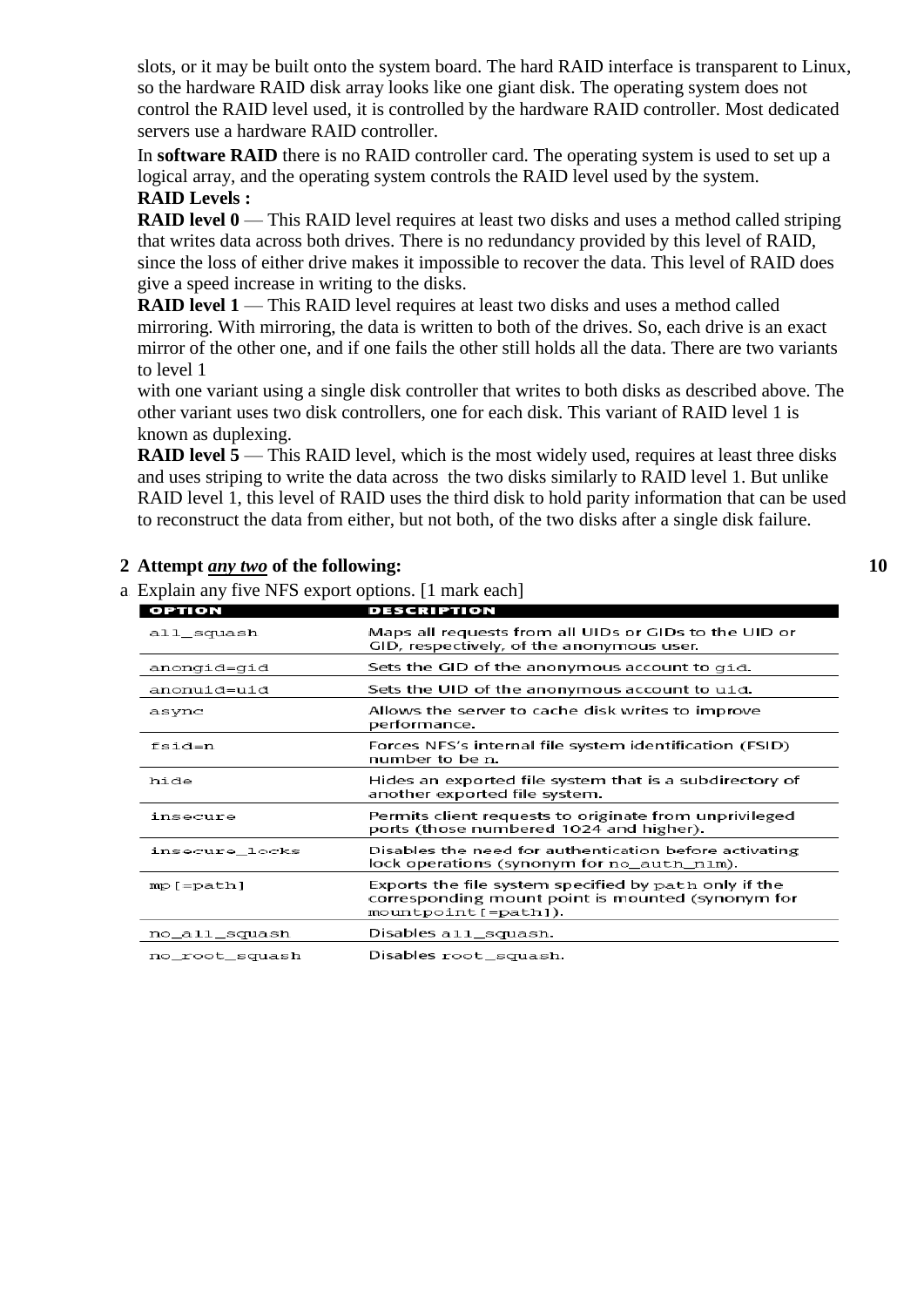| no subtree check | Disables subtree_check.                                                                                                                                                             |
|------------------|-------------------------------------------------------------------------------------------------------------------------------------------------------------------------------------|
| no_wdelay        | Disables wdelay (must be used with the sync option).                                                                                                                                |
| nohide           | Does not hide an exported file system that is a<br>subdirectory of another exported file system.                                                                                    |
| ro               | Exports the file system read-only, disabling any operation<br>that changes the file system.                                                                                         |
| root_squash      | Maps all requests from a user ID (UID) or group ID (GID)<br>of 0 to the UID or GID, respectively, of the anonymous<br>user (-2 in Red Hat Linux).                                   |
| rw               | Exports the file system read-write, permitting operations<br>that change the file system.                                                                                           |
| secure           | Requires client requests to originate from a secure<br>(privileged) port, that is, one numbered less than 1024.                                                                     |
| secure locks     | Requires that clients requesting lock operations be<br>properly authenticated before activating the lock<br>(synonym for auth_n1m).                                                 |
| subtree_check    | If only part of a file system, such as a subdirectory, is<br>exported, subtree checking makes sure that file requests<br>apply to files in the exported portion of the file system. |
| sync             | Forces the server to perform a disk write before notifying<br>the client that the request is complete.                                                                              |
| wdelay           | Instructs the server to delay a disk write if it believes<br>another related disk write may be requested soon or if<br>one is in progress, improving overall performance.           |

b. Write the use of /etc/sysconfig/init file.

The /etc/sysconfig/init file controls how the system will appear and function during the boot process.

The following values may be used:

**BOOTUP=***value*, where value is one of the following:

BOOTUP=color means the standard color boot display, where the success or failure of devices and services starting up is shown in different colors.

BOOTUP=verbose means an old-style display, which provides more information than purely a message of success or failure. Anything else means a new display, but without ANSI formatting.

**RES** COL=*value*, where value is the number of the column of the screen to start status labels. It defaults to 60.

**MOVE TO COL=value**, where value moves the cursor to the value in the RES\_COL line. It defaults to ANSI sequences output by echo -e.

**SETCOLOR\_SUCCESS=***value*, where value sets the color to a color indicating success. It defaults to ANSI sequences output by echo -e, setting the color to green.

**SETCOLOR FAILURE=***value*, where value sets the color to one indicating failure. It defaults to ANSI sequences output by echo -e, setting the color to red.

**SETCOLOR\_WARNING=***value*, where value sets the color to one indicating warning. It defaults to ANSI sequences output by echo -e, setting the color to yellow.

**SETCOLOR\_NORMAL=***value*, where value sets the color to "normal." It defaults to ANSI sequences output by echo -e.

**LOGLEVEL=***value*, where value sets the initial console logging level for the kernel. The default is 7; 8 means everything (including debugging); 1 means nothing except kernel panics. syslogd will override this once it starts.

**PROMPT=***value*, where value is one of the following Boolean values: yes — Enables the key check for interactive mode. no — Disables the key check for interactive mode.

c. What is NFS? [1 mark]

What are the features of NFS? [2 mark]

Enumerate the additional features of NFS4. [2 mark]

NFS follows standard client/server architectural principles. The server component of NFS consists of the physical disks that contain the file systems you want to share and several daemons that make these shared file systems visible to and available for use by client systems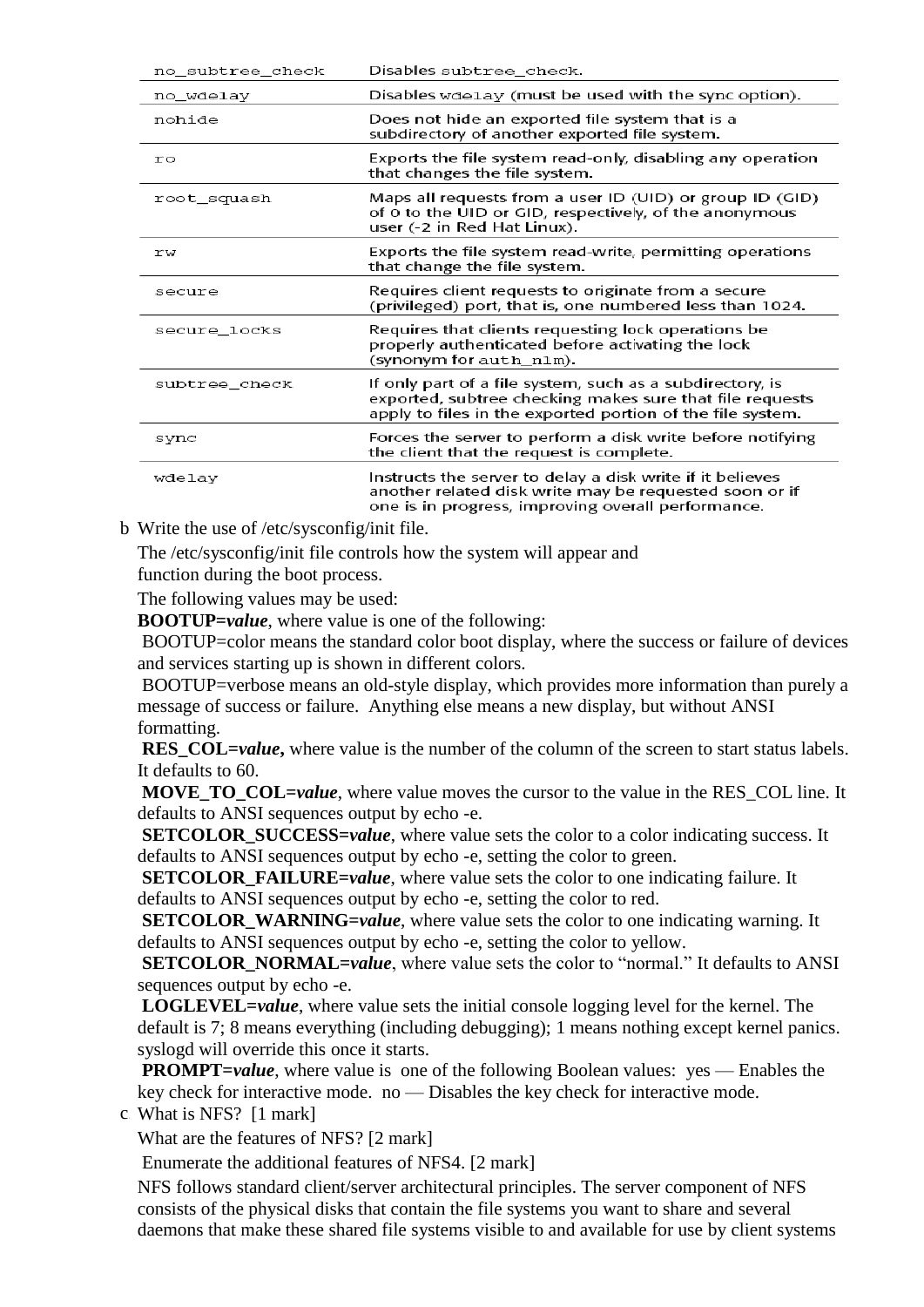on the network. When an NFS server is sharing a file system in this manner, it is said to be *exporting a file system*. Similarly, the shared file system is referred to as an *NFS export*. Featurres of NFSV4

- NFSv4 incorporates RPCSEC-GSS (the SecureRPC protocol using the Generic Security Service API) security, which makes it possible to encrypt the data stream transmitted between NFS clients and servers.
- Another security feature added to NFSv4 is support for access control lists, or ACLs.
- In terms of performance enhancements, NFSv4 makes fuller use of clientside caching, which reduces the frequency with which clients must communicate with an NFS server. By decreasing the number of server round trips, overall performance increases.
- In addition, NFSv4 was specifically designed (orenhanced) to provide reasonable performance over the Internet, even on slow,low-bandwidth connections or in high latency situations
- Complementing the new version's greater Internet-friendliness, NFSv4 also supports Unicode (UTF-8) filenames, making cross-platform and intercharacter set file sharing more seamless and more international.
- d. Explain the concept of supernetting with suitable example.

Under supernetting, the class subnet masks are extended so that a network address and subnet mask could, for example, specify multiple Class C subnets with one address. For example, if you needed about a thousand addresses, you could supernet four Class C networks together: 192.60.128.0 (11000000.00111100.10000000.00000000) Class C subnet address 192.60.129.0 (11000000.00111100.10000001.00000000) Class C subnet address 192.60.130.0 (11000000.00111100.10000010.00000000) Class C subnet address 192.60.131.0 (11000000.00111100.10000011.00000000) Class C subnet address 192.60.128.0 (11000000.00111100.10000000.00000000) Supernetted Subnet address 255.255.252.0 (11111111.11111111.11111100.00000000) Subnet Mask 192.60.131.255 (11000000.00111100.10000011.11111111) Broadcast address In this example, the subnet 192.60.128.0 includes all the addresses from 192.60.128.0 to 192.60.131.255. As you can see in the binary representation of the subnet mask, the network portion of the address is 22 bits long, and the host portion is 10 bits long. Under CIDR, the subnet mask notation is reduced to simplified shorthand. Instead of spelling out the bits of the subnet mask, the number of 1 bits that start the mask are simply listed. In the example, instead of writing the address and subnet mask as 192.60.128.0, Subnet Mask 255.255.252.0

the network address is written simply as

192.60.128.0/22

This address indicates the starting address of the network, and number of 1 bits (22) in the network portion of the address. If you look at the subnet mask in binary, you can easily see how this notation works.

(11111111.11111111.11111100.00000000)

# **3. Attempt** *any two* **of the following: 10**

a. Explain the process of connecting to samba client from Linux.

The connection can be made from the command line using two methods. The first uses a utility called smbclient, and the command syntax is smbclient //computer name/sharename, as shown in the following example. Be sure to replace the computer name in the example with the name of your computer.

[root@terry terry]# smbclient //terrycollings/c

added interface ip=192.168.9.93 bcast=192.168.9.255 nmask=255.255.255.0 Got a positive name query response from 192.168.9.102 (192.168.9.102) Password:

Domain=[Tardis] OS=[Windows 5.0] Server=[Windows 2000 LAN Manager] smb:  $\triangleright$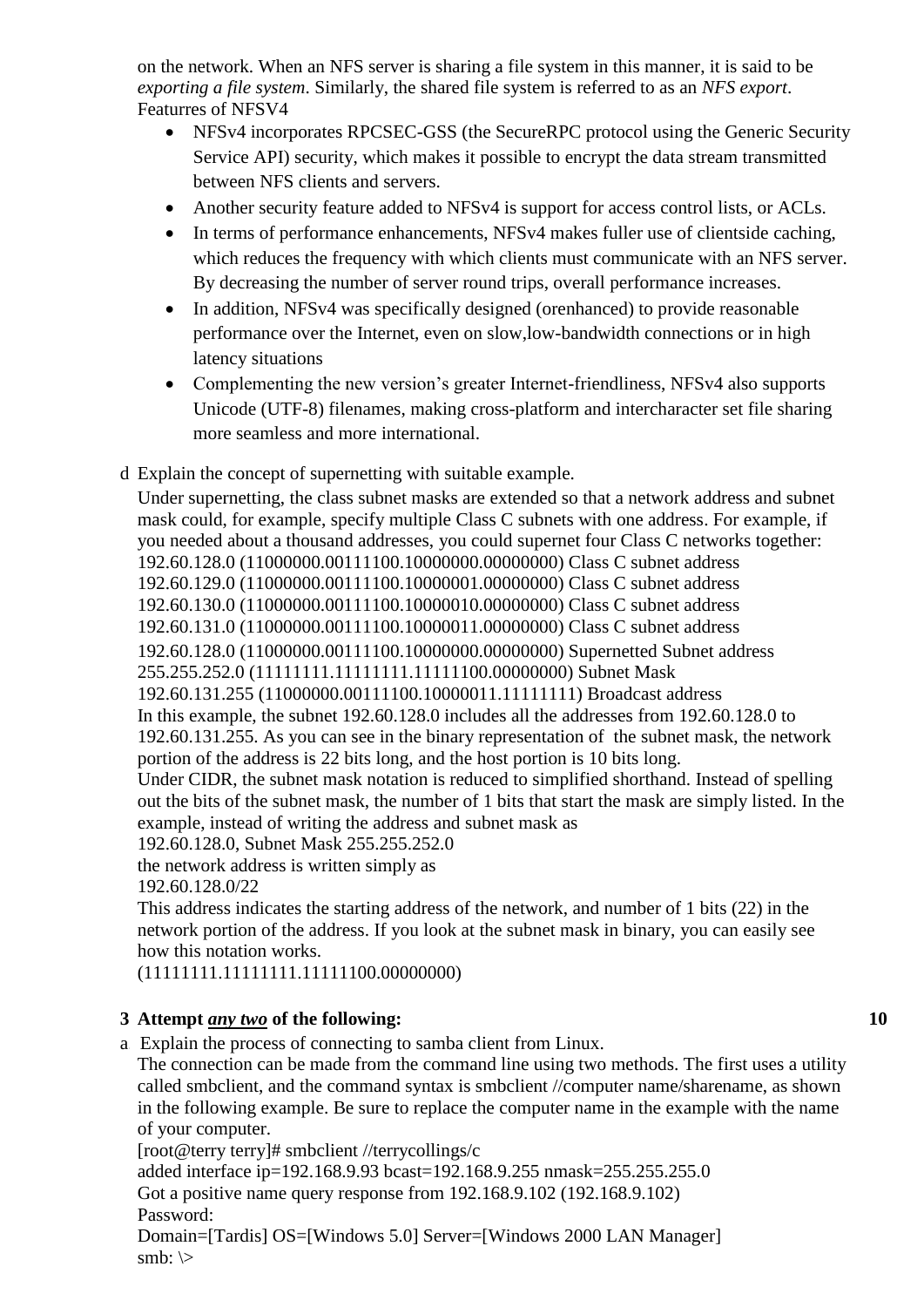The preceding example shows me logging in to my Windows PC from my Red Hat system. I was prompted for a password to log in and was given some information about the Windows system and a command prompt. You can type help at the command prompt to get a list of possible commands. The commands at the smb prompt are very similar to command-line FTP commands.

To exit the connection, type **exit**.

**Another way to make t**he files on the Samba client accessible on your Red Hat system is to mount the client file system on your file system. You can do this using the smbmount command. The syntax for this command is smbmount //computer name/directory /mysystem/mount/point, as shown in the following example:

[root@terry terry]# smbmount //terrycollings/c /mnt/windows Password:

Next, you can change to the directory on the system where you mounted the Windows system by issuing the following command:

[root@terry terry]# cd /mnt/windows

Then you can get a directory listing by using the ls command.

You can put the mount command into a local startup script so that the directories are mounted at system boot, if you desire. Use the command as shown earlier and add an option to look for a file that contains the login username and password.

smbmount //terrycollings/c /mnt/windows -o credentials=/home/terry/.sambacred You need to create a file as shown in the following code. I created a hidden file called .sambacred and in the file I placed these two lines:

 $U$ sername = terry

 $password = (password)$ 

b. List any five NTP utility programs and write the purpose of each. [1 mark each]

| <b>PROGRAM</b> | <b>DESCRIPTION</b>                                         |
|----------------|------------------------------------------------------------|
| ntpdate        | Sets the system date and time via NTP                      |
| ntpdc          | Controls the NTP daemon, ntpd                              |
| ntp-keygen     | Generates public and private keys for use with NTP         |
| ntpq           | Queries the NTP daemon                                     |
| ntpsim         | Provides NTP simulation for development and testing        |
| ntptime        | Displays the time variables maintained by the Linux kernel |
| ntptrace       | Traces a chain of NTP servers back to the primary source   |
| tickadj        | Sets certain time variables maintained by the Linux kernel |
|                |                                                            |

c. Write the purpose of home section of samba configuration file.

[homes], is used to enable the server to give users quick access to their home directories. **comment = Home Directories — A comment line.** 

**browseable = yes** — Means that the directory will appear in the Windows file browser. **writeable = yes — Means that users can write to their directories.** 

**create mode = 0664**—Sets the default file permissions for files createdin the directory.

**directory mode = 0775** — Sets the default permissions for createddirectories.

**max connections = 1** — The maximum number of simultaneous connections allowed. Setting this number to 1 prevents a user from logging in to the server from more than one location. Setting this number to 2 allows a user to log in from two locations and so on. Setting this number

to 0 allows an unlimited number of connections.

d. Write the steps to configure squid.

The initialization script that controls Squid is

/etc/rc.d/init.d/squid, which reads default values from /etc

/sysconfig/squid.

Table lists the configuration settings with which you concern yourself in the short term. As Table shows, cache effective user and cache effective group identify the user ID (UID) and group ID (GID), respectively, under which Squid runs. The default values, squid, are the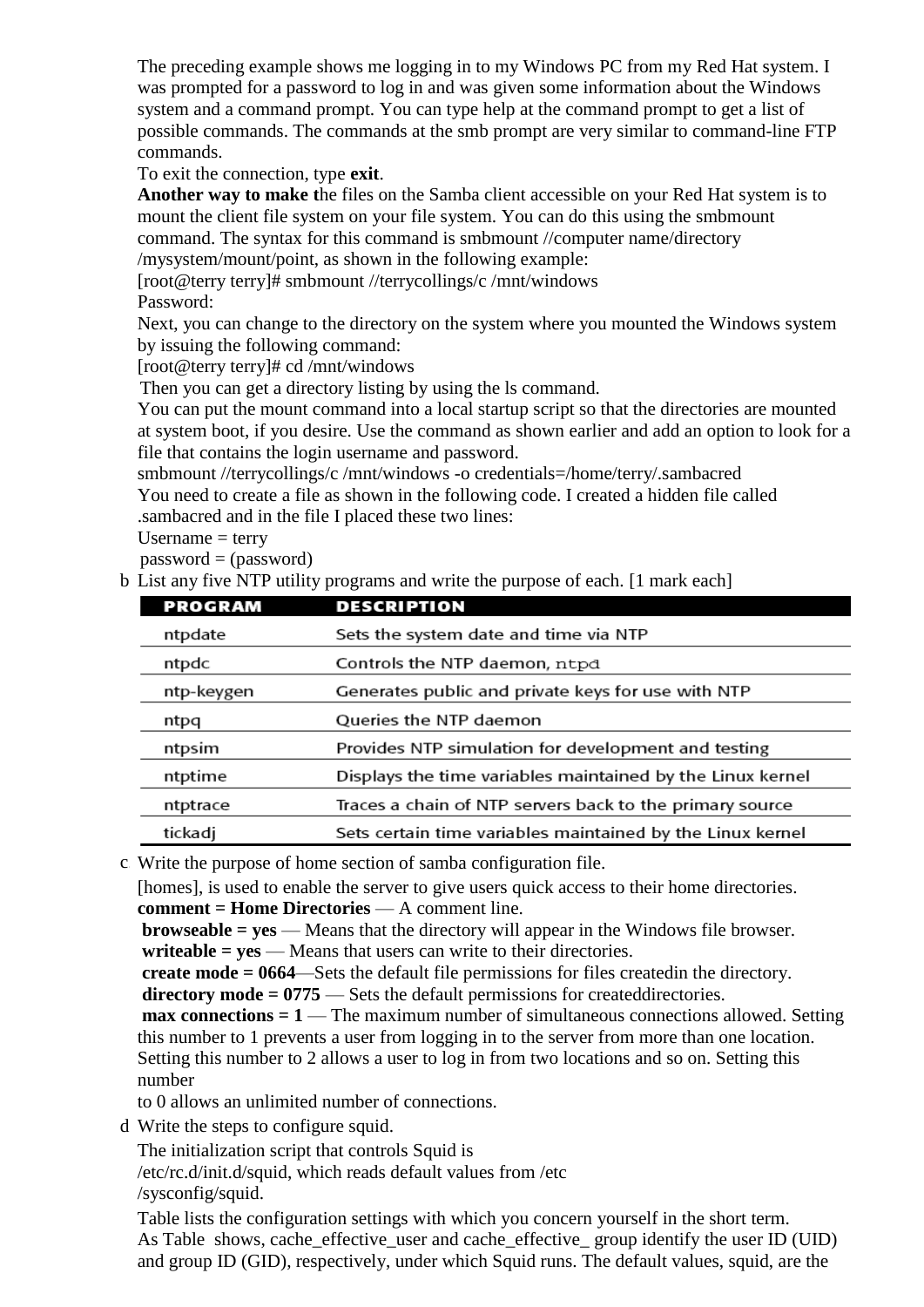defaults configured in the Squid package shipped in Fedora Core and RHEL. You needn't changethem.

httpd\_accel\_with\_proxy, which defaults to off, controls whether Squid runs as a cache (or accelerator) and proxy or just as proxy. When set to off, Squid functions only as a proxy. If set to on, Squid works as both a cache *and* a proxy. If you are using Squid's caching functionality, you'll need to set httpd\_accel\_port to 80 and use httpd\_accel\_host to define the name the host running Squid. As it happens, the default port number of httpd\_accel\_port is 80, so you shouldn't need to change this.httpd accel host lacks a default value, so you'll need to change this value. If you want a transparent proxy server, set httpd\_accel\_uses\_ host\_header to on. The default value, off, means that clients have to configure their Web clients to use a proxy server, which can be quite inconvenient for users and a pain for administrators to manage, especially across a LAN that is geographically dispersed or if some users are, shall we say, technically challenged.

The final value to configure is httpd\_access, which controls who can access the Squid server and, therefore, who can surf the Web through the proxy. The default configuration is deny all, which prevents *any* user from accessing the proxy. As you can imagine, this policy is draconian. For experimentation purposes, set it to allow all, which permits all users to access the

server. Yes, this is just as extreme as deny all, but the idea is to enable people to surf the Web. Make sure to learn how to use Squid's access control list (ACL) features to fine-tune the access policy.

The following listing shows the changes to make to /etc/squid /squid.conf:

cache\_effective\_user squid

cache effective group squid

httpd\_accel\_host *squid.example.com*

httpd\_accel\_with\_proxy on

httpd\_accel\_port 80

httpd\_accel\_uses\_host\_header on

httpd\_access allow all

Replace squid.example.com with the name of the system on which you are running Squid. To save needing to do so later, initialize Squid's cache using the command squid -z: # squid -z

2005/03/02 22:54:59| Creating Swap Directories

### **4. Attempt** *any two* **of the following: 10**

a. What is SSH? [1 mark]

Explain with suitable example. [4 mark]

Secure Shell, also known as SSH, is a secure Telnet replacement that encrypts all traffic, including passwords, using a public/private encryption key exchange protocol. It provides the same functionality of Telnet, plus other useful functions, such as traffic tunneling.

This is what it looks like to SSH into a machine for the first time:

[vnavrat@buffy vnavrat\$ ssh vnavrat@woolf.xena.edu

The authenticity of host 'woolf.xena.edu (123.456.789.65)'

can't be established.

RSA key fingerprint is

b2:60:c8:31:b7:6b:e3:58:3d:53:b9:af:bc:75:31:63.

Are you sure you want to continue connecting (yes/no)? yes

Warning: Permanently added 'woolf.xena.edu,123.456.789.65'

(RSA) to the list of known hosts.

vnavrat@woolf.xena.edu's password:

Welcome to woolf

Unauthorized usage prohibited. Please check your quotas.

vnavrat:~>

Following is an example of how to tunnel your mail through SSH to keep your password and mail encrypted and secure during transit. In this example, you use POP3 to retrieve your mail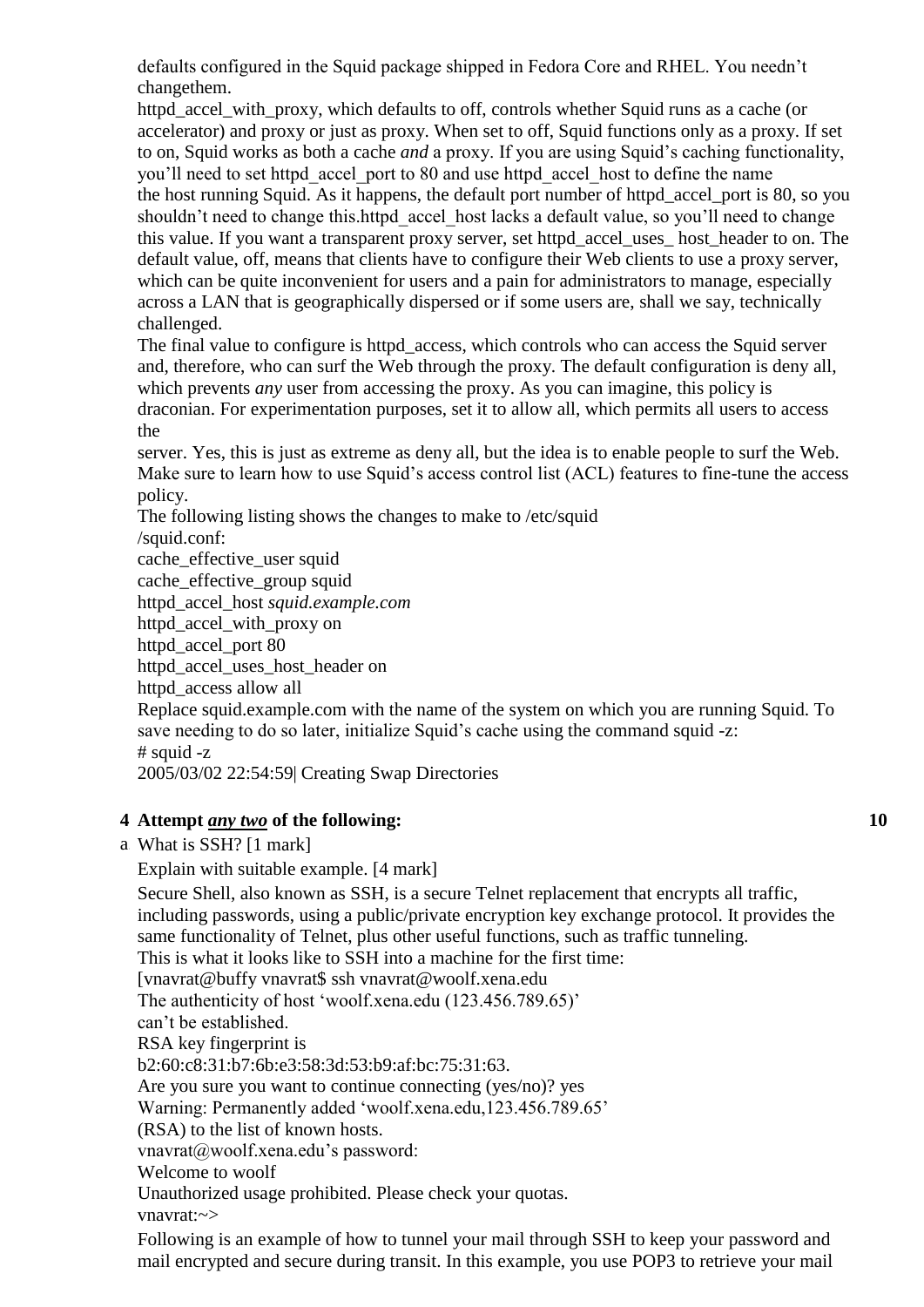from the remote machine buffy.xena.edu. Normally you would tell your POP3 software to connect from your localhost to port 110 (the POP port) of buffy.xena.edu.

But in this example the first step is to configure your POP mailer to connect to port 16510 of your own machine, and put in the password for your account on buffy.xena.edu. The second step is to set up the SSH tunnel, which encrypts and forwards the traffic over the network to terry.muhlenberg.edu's POP port.

To set up the SSH tunnel, type the following at the command line:

ssh -N -L 16510:127.0.0.1:110 terry@terry.muhlenberg.edu

b. List [1 mark]

and explain different types of domain name servers. [4 mark]

**Master** — The master contains all the information about the domain and supplies this information when requested. A master server is listed as an authoritative server when it contains the information you are seeking and it can provide that information.

**Slave**— The slave is intended as a backup in case the master server goes down or is not available. This server contains the same information as the master and provides it when requested if the master server cannot be contacted.

**Caching**— A caching server does not provide information to outside sources; it is used to provide domain information to other servers and work stations on the local network. The caching server remembers the domains that have been accessed. Use of a caching server speeds up

searches since the domain information is already stored in memory, and the server knows exactly where to go rather than having to send out a request for domain information.

c. Explain the use of reverse zone files with suitable example.

This file provides information to map IP addresses to names.

You can also find a name from an IP number, and this is called reverse address resolution. All you need to do is enter the IP address, and the server returns the domain name. Reverse address resolution requires the use of a reverse zone file.

Following is a sample reverse zone file.

| a | IN | SOA         |             | localhost. root.localhost. |
|---|----|-------------|-------------|----------------------------|
|   |    |             | 1997022700: | Serial                     |
|   |    |             | 28800       | ; Refresh                  |
|   |    |             | 14400       | ; Retry                    |
|   |    |             | 3600000     | Expire                     |
|   |    |             | 86400)      | : Minimum                  |
|   | IN | $_{\rm NS}$ | localhost.  |                            |
|   | IN | <b>PTR</b>  | localhost.  |                            |
|   |    |             |             |                            |

d. List various less secure services. [1 mark]

Write the purpose of any four. [1 mark each]

- telnet
- $\bullet$  ftp
- rsync
- rlogin
- rsh
- finger
- talk and ntalk

#### **5. Attempt** *any two* **of the following: 10**

a. List various protocols used to fetch the mail from mail server. [1 mark]

Explain working of each in short. [4 mark]

POP3 Post Office Protocol version 3

IMAP4 Internet Message Access Protocol version 4

POP3 runs on a server that is connected to a network and that continuously sends and receives mail. The POP3 server stores any messages it receives until the message recipients request them POP3 uses the MTA's storage to hold messages until they are requested. When users want to check their email, they connect to the POP3 server and retrieve messages that were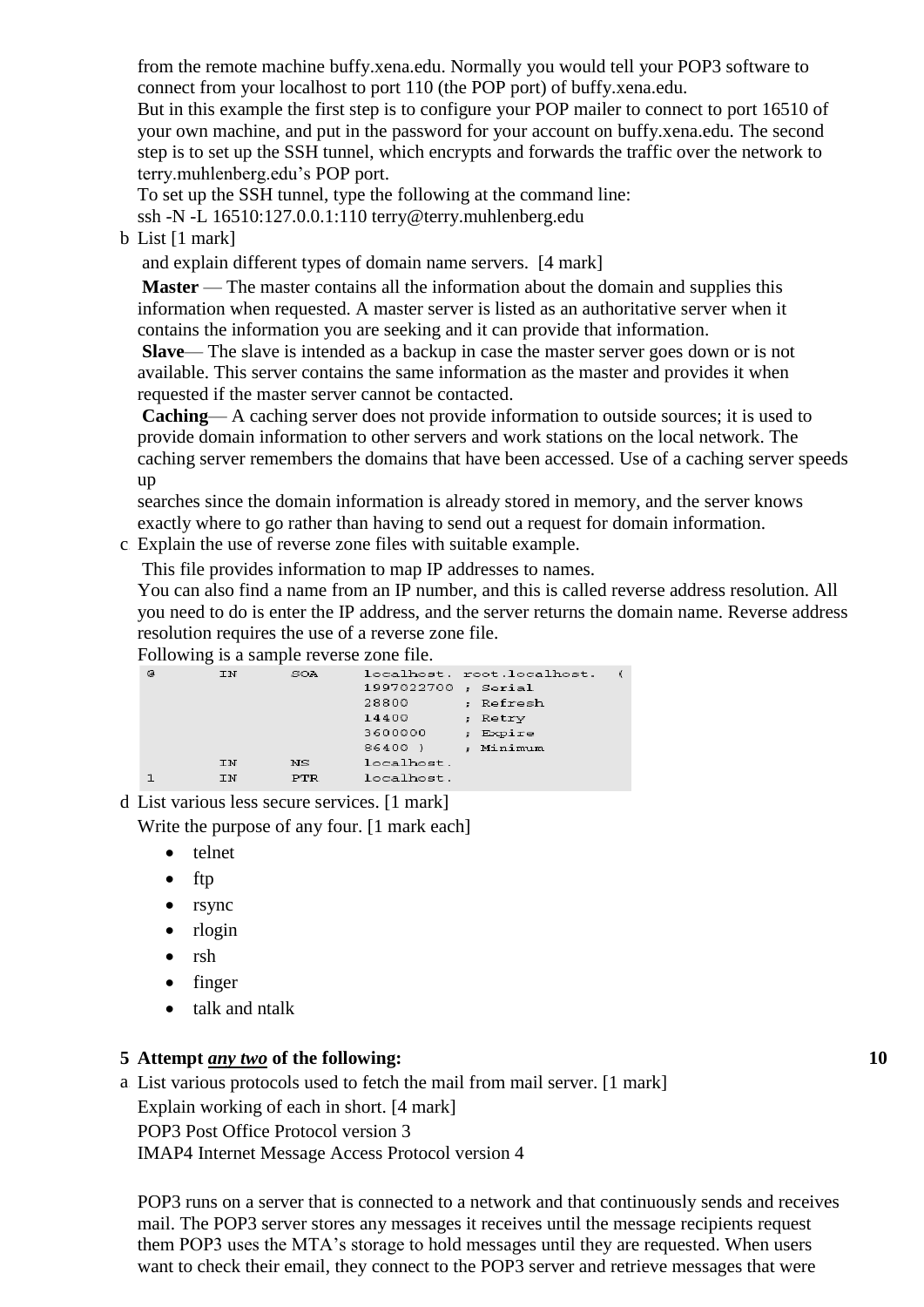stored by the server. After retrieval, the messages are stored locally (that is, locally to the MUA) and you can use the MUA on your PC to read them at your leisure. Of course, your MUA has to understand the POP3 to be able to communicate with the POP3 server, but most MUAs speak fluent POP3 these days so this is rarely a problem. The messages you retrieve to your PC are then typically removed from the server.

What happens if users don't want to remove their email from the server and instead want to access their email from any given PC?

The Internet Message Access Protocol version 4 (IMAP4) provides much more sophisticated email-handling functionality than SMTP or POP3 do. IMAP4 has more features. IMAP4 enables you to store email on a networked mail server, just as POP3 does. The difference is that POP3 requires you to download your email before your MUA reads it, whereas IMAP4 enables your email to reside permanently on a remote server, from which you can access your mail. And

you can do so from your office, your home, your PDA, your cell phone, or anywhere else. Your MUA must understand IMAP4 to retrieve messages from an IMAP4 server.

b. Write several key components that are essential for email to work properly. Several key components are essential for email to work properly

Programs:

A mail user agent for users to be able to read and write email

A mail transfer agent to deliver email messages between computers across a network

A mail delivery agent to deliver messages to users' mailbox files

A mail-notification program to tell users that they have new mail (optional)

The SMTP protocols for packaging email and transferring email messages between MTAs

- c. Write the purpose of the following parameters of vsftpd.conf file[1 mark each]
	- a. anonymous\_enable : anonymous\_enable=YES, allows anonymous FTP access. You can set this to NO if you do not want to enable anonymous FTP.
	- b. write enable : write enable=YES enables all variations of the FTP commands that allow FTP users to modify the file system, such as STOR and DELE.By setting write\_enable to NO you can disable the write commands.
	- c. chown\_username : specifies the name of the user to set ownership of uploaded files
	- d. ftpd\_banner : allows you to display a site-specific banner message when users connect to the server.
	- e. dirmessage\_enable : If this directive is set to YES, the first time a user enters a new directory, vsftpd displays the contents of a file named .message, if it exists.
- d. Explain how to disable anonymous FTP.

The easiest way is to remove the ftp user from /etc

/passwd and /etc/group:

# # **cp -p /etc/passwd /etc/passwd.ftp**

- # **cp -p /etc/group /etc/group.ftp**
- # **userdel -r ftp**

userdel: /var/ftp not owned by ftp, not removing

# # **find / -user 50 | xargs rm -r**

Ordinarily, userdel's -r option removes files in ftp's home directory (/var/ftp), but it doesn't work in this case because the ftp user doesn't own /var/ftp, root does. userdel also removes the ftp user from /etc/group, so you needn't execute the groupdel command. The find command locates all the files owned by the ftp user and deletes them. You have to use the numeric UID (50) instead of the username (ftp) because the username no longer exists. You m ight not want to execute the command if you have populated the FTP server with files that you can't easily replace.

The problem with this method is that if you later decide to permit anonymous FTP, you have to recreate the ftp user and group because, as configured, vsftpd doesn't allow *any* FTP login if the user ftp is not present in the password file. That's why we made backup copies of /etc/passwd and /etc/group before executing userdel.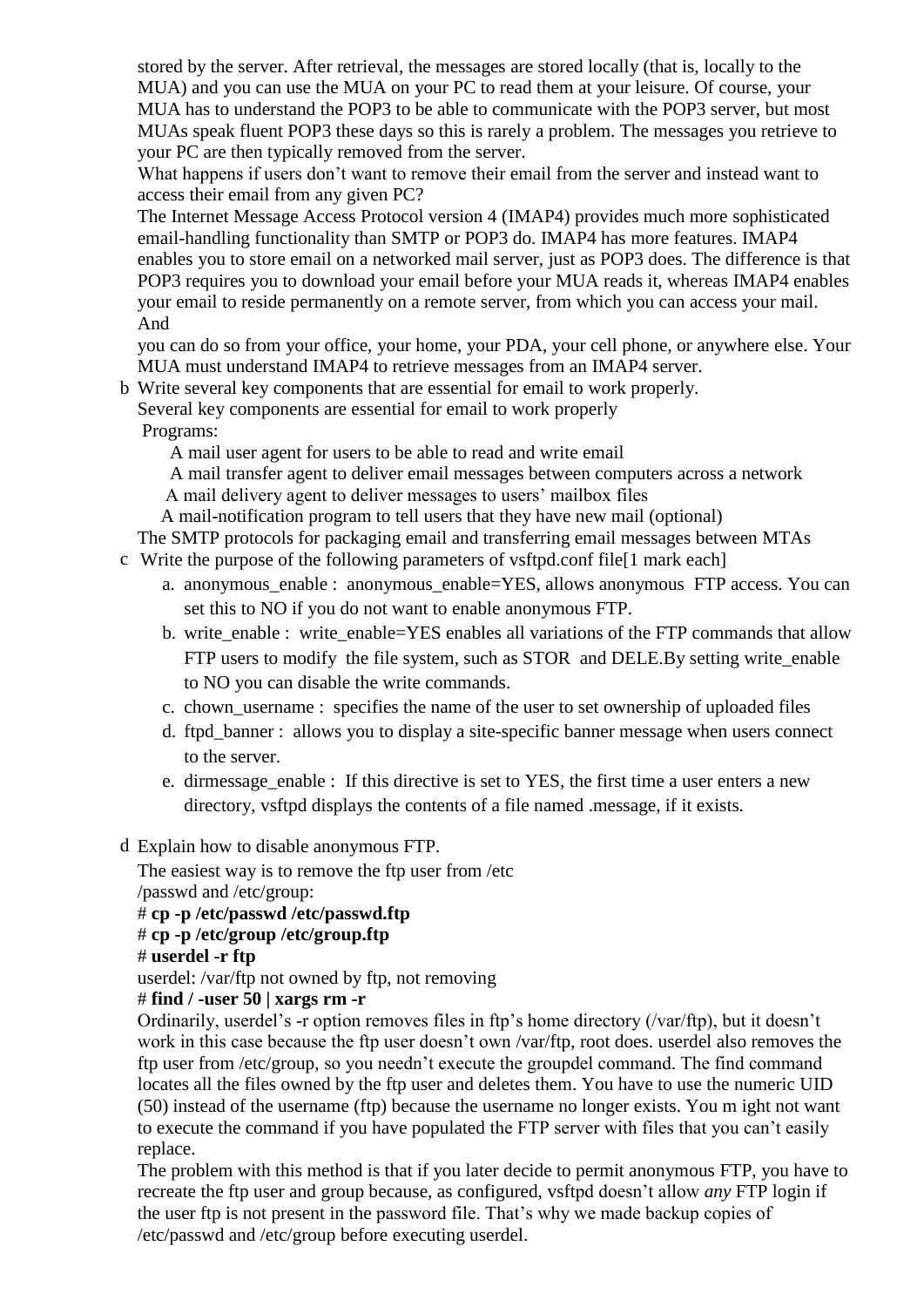A more flexible approach is to add ftp to /etc/vsftpd/user list and set userlist deny=YES and anonymous\_enable=NO in /etc/vsftpd /vsftpd.conf. It is *not* sufficient to comment out anonymous\_enable=YES, because that will default to permitting anonymous FTP. This approach disables anonymous FTP while permitting regular FTP. However, if you use this method, remove any other users from /etc/vsftpd/user\_list that you do want to be able to log in via FTP.

# **6. Attempt** *any two* **of the following: 10**

a. Write the purpose of any five Global Configuration Directives of httpd.conf. [1 mark each]

| DIRECTIVE                      | DESCRIPTION                                                                                                                                                                                          |
|--------------------------------|------------------------------------------------------------------------------------------------------------------------------------------------------------------------------------------------------|
| Include conf.d/*.conf          | Includes the contents of the files in conf.d/<br>whose names end in . conf                                                                                                                           |
| KeepAlive Off                  | If set to On, maintains an open connection to a<br>remote client in the absence of direct contact for<br>the time specified by KeepAliveTimeout                                                      |
| KeepAliveTimeout 15            | Sets the number of seconds permitted to elapse<br>between direct requests from the same client on<br>the same connection before the server will close<br>the connection (applies if KeepAlive is On) |
| Listen [ipaddress: ]80         | Determines the combination of IP address and<br>port on which Apache listens for connections,<br>multiple Listen directives may be used                                                              |
| LoadModule<br>modname filename | Links the module or library filename into the<br>server and adds it to the list of active modules<br>using the name modname                                                                          |
| MaxClients 256                 | Sets the maximum number of simultaneous<br>connections supported                                                                                                                                     |
| MaxKeepAliveRequests 100       | Sets the number of requests permitted per<br>connection                                                                                                                                              |
| MaxRequestsPerChild 4000       | Sets the maximum number of requests each child<br>server fills before terminating                                                                                                                    |
| MaxSpareServers 20             | Defines the maximum number of spare (idle)<br>child servers the master server spawns                                                                                                                 |
| MinSpareServers 5              | Defines the minimum number of spare (idle)<br>child servers permitted                                                                                                                                |
| PidFile run/httpd.pid          | Defines the file containing the PID of the master<br>server process, relative to ServerRoot                                                                                                          |
| ServerLimit 256                | Specifies the upper limit on the number of server<br>processes or threads running simultaneously                                                                                                     |
| ServerRoot /etc/httpd          | Defines the top-level directory for Apache's<br>configuration files and log files                                                                                                                    |
| ServerTokens OS                | Defines the contents of the server's HTTP<br>response header                                                                                                                                         |
| StartServers 8                 | Defines the number of child servers created when<br>Apache starts                                                                                                                                    |
| Timeout 120                    | Defines the maximum time in seconds Apache<br>waits for packet send and receive operations to<br>complete                                                                                            |

b. Write an SSI page that will display the long listing of the directory /home/tyit.  $\langle$ html $>$ 

<head> <title>SSI Test Page</title> <link rel="stylesheet" type="text/css" href="rhlnsa3.css"> </head>  $<$ body $>$ <h1>SSI Test Page</h1>  $\langle$ div id="content"> <pre>  $\langle$ !--#exec cmd="ls -l /home/tyit" -->  $<$ /pre $>$  $\langle \text{div}\rangle \langle -1$  content --> <!--#include virtual="footer.html" --> </body>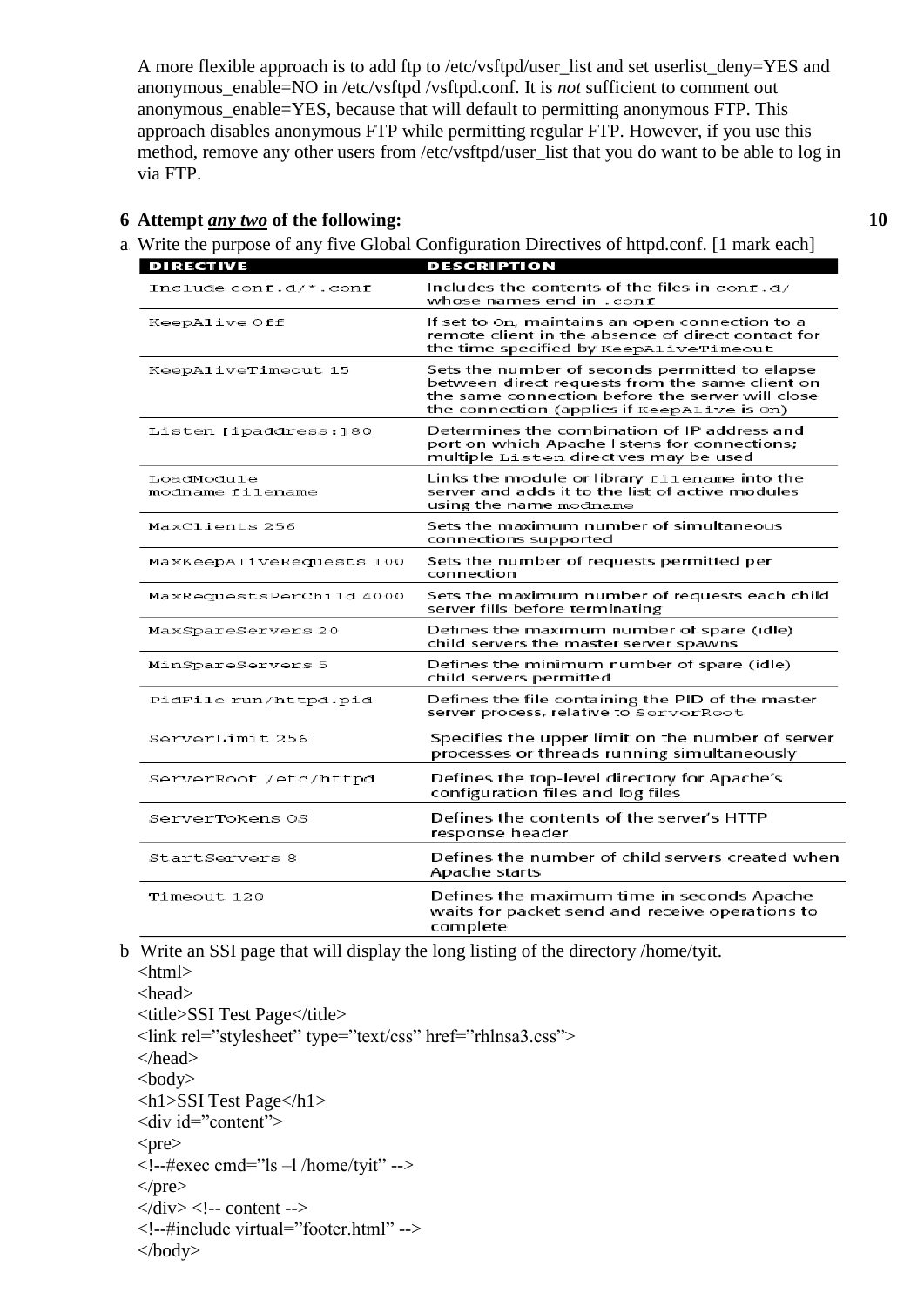### </html>

<Directory "/var/www/html/tests"> Options Indexes FollowSymLinks Includes AllowOverride None Order allow,deny Allow from all </Directory>

c. What is root account?

What is sudo?

What are its features?

How does a sudo session work?

The root account has unlimited power on any Linux or UNIX system, and, in this respect, Red Hat Linux is no exception.

Sudo enables you to give specific users or groups of users the ability to run some (or all) commands

requiring root privileges. Sudo also logs all commands executed, which allows you to maintain an audit trail of the commands executed, by whom they were executed, when they were executed, and so on.

Sudo's features include:

■■ Enabling the ability to restrict the commands a given user may run on a per-host basis.

■■ Maintaining a clear audit trail of who did what. The audit trail can use the system logger or Sudo's own log file. In fact, you can use Sudo in lieu of a root shell to take advantage of this logging.

■■ Limiting root-equivalent activity to a short period of time using timestamp based "tickets," thus avoiding the potential of leaving an active root shell open in environments where others can physically get to your

keyboard.

■■ Allowing a single configuration file, /etc/sudoers, to be used on multiple machines, permitting both centralized Sudo administration and the flexibility to define a user's privileges on a per host basis.

Sudo session proceeds

as follows:

1. An authorized user prefixes the root command she wants to executewith sudo followed by a space, for example:

# **\$ sudo shutdown -h +5 "System shutting down for disk replacement"**

2. Sudo prompts the user for her personal password (*not* the root password) and then checks the configuration file (/etc/sudoers) to makesure she has permission to run the given command on a given machine. The password prompt can be overridden by specifying the NOPASSWD flag in /etc/sudoers, but this poses as security risk, so we don'tcover the NOPASSWD flag in this section.

3. If the user is permitted to use that command, Sudo runs the command as root (or another user if specified), logs the details, and timestamps the Sudo session ticket.

4. If the user is *not* permitted to use that command, Sudo logs the attempt and exits. Sudo also logs problems and other invalid sudo uses.

5. After executing the first command, the user can use multiple sudo commands without being prompted for her password again. The session ticket expires five minutes (the default expiration period) after the

last sudo command is issued, after which the user is again prompted for a password.

d. Explain the use of rpmquery commands.

The general form of an RPM query is:

rpmquery [*query\_opts*]

rpmquery (or, if you prefer the old style, rpm -q or rpm --query) specifies a query operation and query\_opts specifies what to query, the type of query, how the query should run, or the format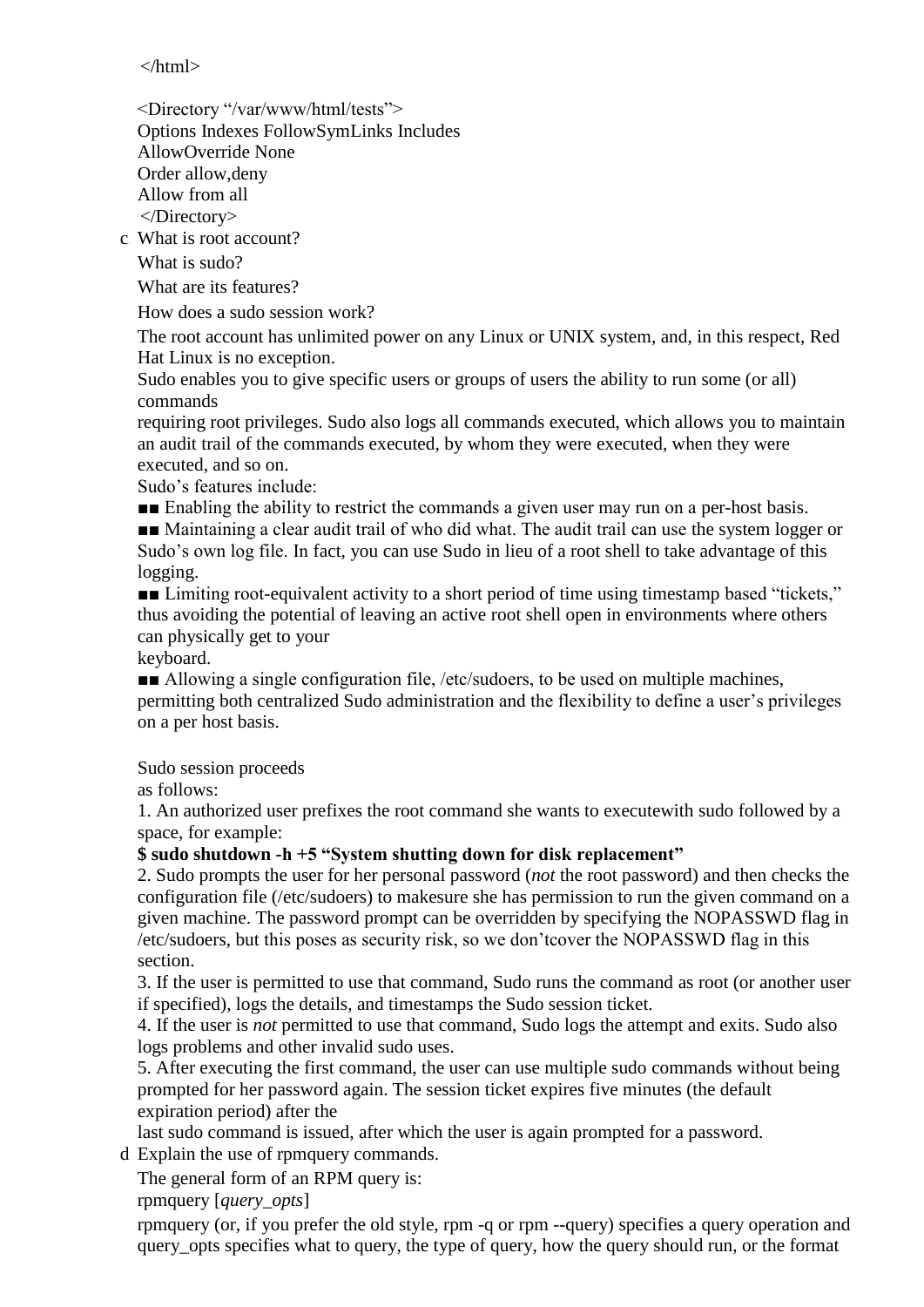of its output. You can use the command rpmquery in place of rpm -q or rpm --query. Most commonly,

queries use the following general syntax:

rpmquery [*query\_opts*] *package* [...]

package names the RPM to query. Query multiple RPMs using a spaceseparated list of package names. Query mode's power comes at the cost of a long list of options for the query\_opts argument. The options fall into two broad categories. One group, referred to as *package selection options*, controls which package or packages to query, and the other, known as *output selection options*, defines what information to display.

Table lists many but not all of the options available in query mode.

The Type column uses S to mark a package selection option and I to mark an information selection option.

| -a                           | S | Queries all installed RPMs. Does not require a<br>package specification.                                                                                                                                                                                           |
|------------------------------|---|--------------------------------------------------------------------------------------------------------------------------------------------------------------------------------------------------------------------------------------------------------------------|
| $-c$                         | ı | Lists only the configuration files stored in the<br>queried RPM(s).                                                                                                                                                                                                |
| --changelog                  | ı | Displays change information about the queried<br>$RPM(s)$ .                                                                                                                                                                                                        |
| -d                           | ı | Lists only the documentation files stored in the<br>RPM.                                                                                                                                                                                                           |
| --dump                       | ı | For each file stored in the queried RPM(s), displays<br>its path, size, modification time, MD5 checksum,<br>permissions, owner, group, and whether it is a<br>configuration file, documentation file, a device, or a<br>symlink (must be used with -I, -c, or -d). |
| -f file                      | S | Queries the RPM that owns file. Does not requin<br>a package specification.                                                                                                                                                                                        |
| -g group                     | S | Lists the packages in the RPM group named<br>group. Does not require a package specification.                                                                                                                                                                      |
| -i                           | п | Displays complete information about the queried<br>$RPM(s)$ .                                                                                                                                                                                                      |
| $-1$                         | г | Lists all of the files stored in the RPM.                                                                                                                                                                                                                          |
| $--last$                     | г | Displays the installation date and time of each<br>RPM queried, starting with the most recently<br>installed RPM.                                                                                                                                                  |
| -p package []                | s | Queries the uninstalled RPM named package.                                                                                                                                                                                                                         |
| --provides                   | г | Lists all of the capabilities the queried RPM(s)<br>provides.                                                                                                                                                                                                      |
| --qf '<br>format_str'        | L | Creates a customized output format for displayed<br>information, using format_str as the model.                                                                                                                                                                    |
| --querytags                  | п | Prints all known tags for use with the --qf option.<br>Does not require a package specification.                                                                                                                                                                   |
| --requires                   | L | Lists all RPMs on which the package depends.                                                                                                                                                                                                                       |
| $-$ s                        | т | For each file in the original RPM, displays its state,<br>which is one of normal, not installed, or replaced.                                                                                                                                                      |
| --whatprovides<br>capability | S | Queries all RPMs that provide capability.                                                                                                                                                                                                                          |
| --whatrequires<br>capability | S | Queries all RPMs that need capability in order<br>to function properly.                                                                                                                                                                                            |

# **7. Attempt** *any three* **of the following: 15**

- a. Explain the different runlevels in Linux.
	- $0$  Halt
	- **1**  Single-user mode
	- **2**  Not used (user-definable)
	- **3**  Full multiuser mode (without a graphical user interface, GUI)
	- 4 Not used (user-definable)
	- **5** Full multiuser mode (with a GUI)
	- **6**  Reboot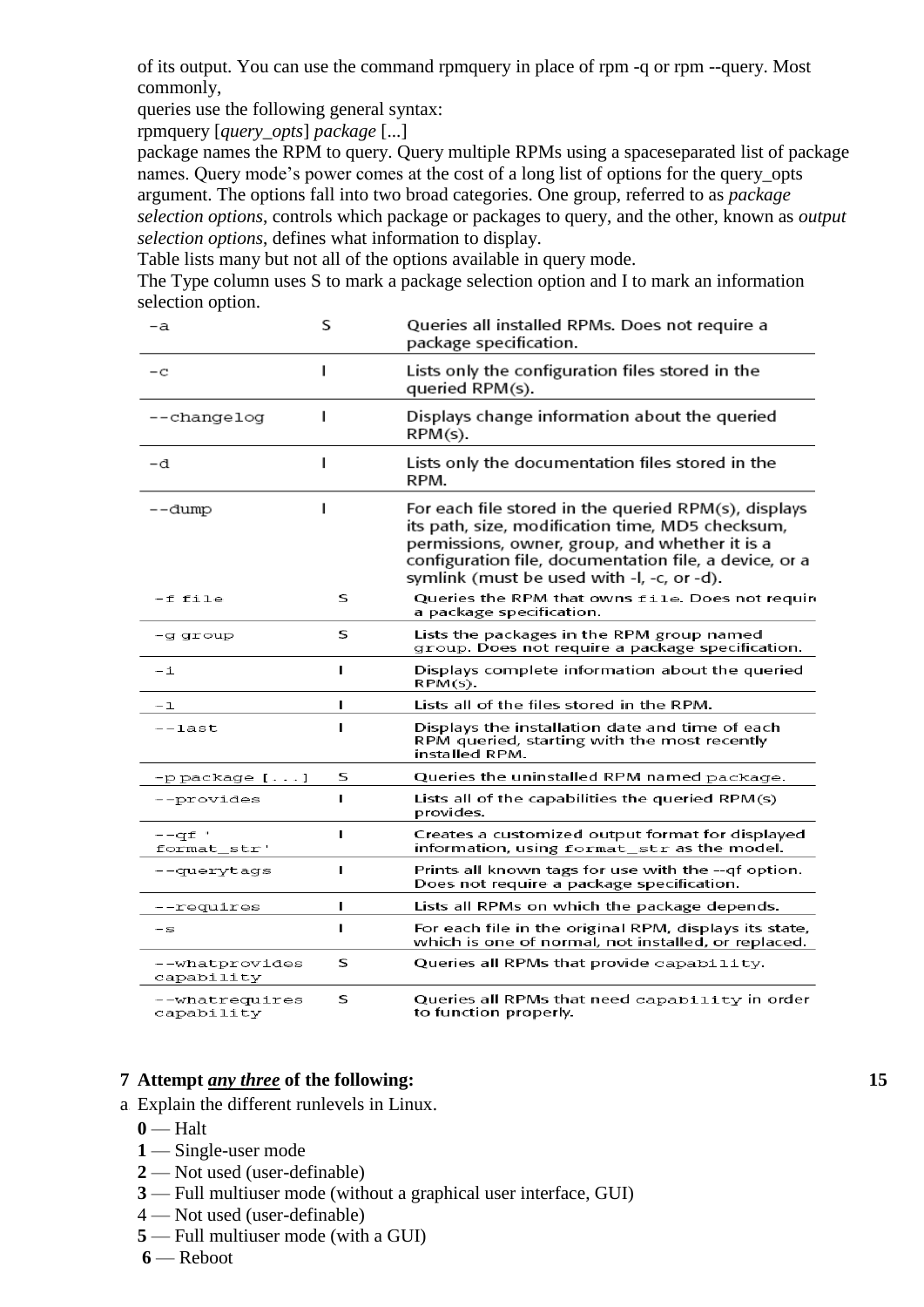b. What is DHCP? Expalin its configuration file.

Using Dynamic Host Configuration Protocol (DHCP), you can have an IP address and the other information automatically assigned to the hosts connected to your network. The configuration file for DHCP is /etc/dhcpd.conf

#(The amount of time in seconds that the host can keep the IP address.) default-lease-time 36000; #(The maximum time the host can keep the IP address.) #domain name max-lease-time 100000; # (The domain of the DHCP server.) #nameserver option domain-name "tactechnology.com"; option domain-name-servers 192.168.1.1; #gateway/routers, can pass more than one: option routers 1.2.3.4,1.2.3.5; option routers 192.168.1.1; (IP address of routers.) #netmask (The subnet mask of the network.) option subnet-mask 255.255.255.0; #broadcast address (The broadcast address of the network.) option broadcast-address 192.168.1.255; #specify the subnet number gets assigned in subnet 192.168.1.0 netmask 255.255.255.0 #define which addresses can be used/assigned range 192.168.1.1 192.168.1.126;

c. Explain smbclient and smbmount commands of samba.

The syntax for this command is smbmount //computer name/directory /mysystem/mount/point example: [root@terry terry]# smbmount //terrycollings/c /mnt/windows

Password:

Command syntax is smbclient //computer name/sharename Example:

[root@terry terry]# smbclient //terrycollings/c added interface ip=192.168.9.93 bcast=192.168.9.255 nmask=255.255.255.0 Got a positive name query response from 192.168.9.102 (192.168.9.102) Password: Domain=[Tardis] OS=[Windows 5.0] Server=[Windows 2000 LAN Manager]

smb:  $\&$ 

d. Explain the concept of domain with suitable example.

Ip address is expressed as a group of numbers referred to as a dotted quad group. These groups of numbers present no problem to the computers in the network, but it is difficult for humans to remember many groups of numbers. So, you need to be able to enter names and then have these names converted into numbers. Each time you type a Web site's address into your browser, the Domain Name System (DNS) goes to work. You enter names that are easy for you to remember, and the names are resolved into numbers that computers find easy to understand. Enabling efficient human/machine interaction is the function of name address resolution. In this chapter you learn how to install and configure the Domain Name System, which provides this name address resolution.

First, take a look at domain names and their organization using the domain name tactechnology.com. The first part of this domain name, tactechnology, is the name of the company, institution, or organization. The next part, after the period (dot in today's vernacular) is called the top-level domain (TLD). In addition to the com top-level domain, you will find many others.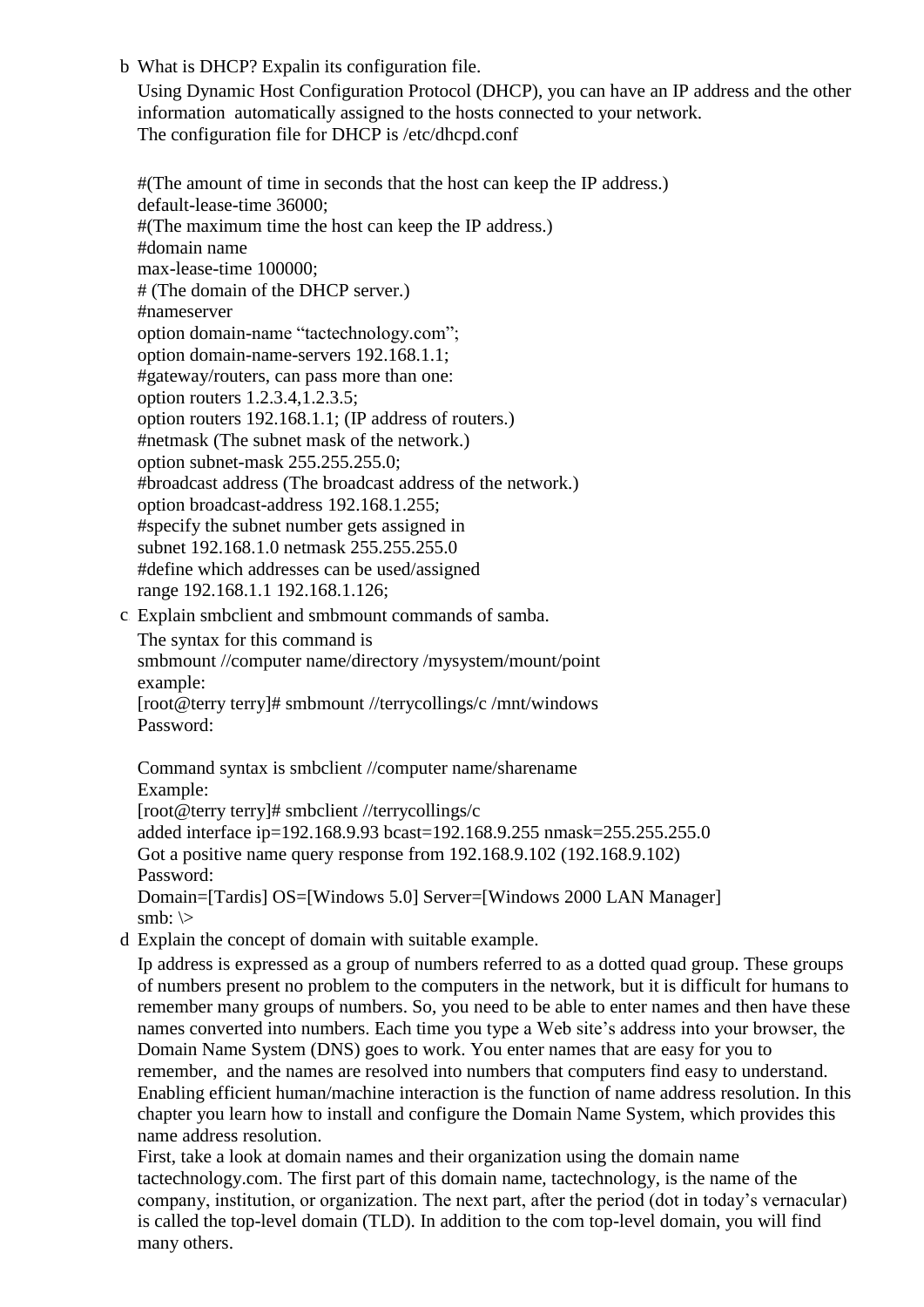| TOP-LEVEL DOMAIN | <b>MEANING</b>                                                                  |
|------------------|---------------------------------------------------------------------------------|
| com              | A TLD typically used to register a business                                     |
| edu              | A TLD assigned to an educational institution                                    |
| gov              | A TLD given to a U.S. government agency                                         |
| mil              | A TLD used by a branch of the U.S. military                                     |
| net              | A TLD used by a network affiliated organization                                 |
| org              | A TLD used by a noncommercial organization                                      |
| int              | An TLD assigned to an international organization                                |
| us               | The U.S. domain, with each listing as a lower level                             |
| biz              | Another TLD used for businesses                                                 |
| info             | A TLD that can be used for any type of organization                             |
| name             | A TLD used to register sites for individuals                                    |
| museum           | A TLD used to register a museum                                                 |
| coop             | A TLD assigned to a cooperative organization                                    |
| aero             | A TLD used by the air transport industry                                        |
| pro              | A TLD not yet active but assigned to professions                                |
| travel           | A TLD that should be available in late 2005 used by<br>travel related companies |

Large domains may be further broken down into subdomains. For example, the tactechnology site is www.tatctechnology.com. Perhaps the accounting department runs their own Web server. To find their Web server, tactechnology contains the subdomain acct.tactechnology.com. An individual computer in the accounting department also has a hostname, for example, payables. The complete name for this computer is then payables.acct.tactechnology .com, and you can find its IP address by using the DNS to look it up.

- e. Write the purpose of ftpusers and user\_list files of ftp.
- f. Explain useradd command with suitable example.

The useradd command creates new user accounts and, when invoked with the -D option, modifies the default values applied to new accounts. As a result, it can be invoked in two ways. The syntax of the first form is:

```
useradd [-c comment] [-d dir] [-e date]
[-f time] [-g initial] [-G group[,...]]
[-m [-k dir] | -M]
[-p passwd] [-s shell] [-u uid [-o]]
[-n] [-r] username
```
The first form creates a new user account named username. Optional values not specified using options are assigned default values drawn from /etc/login.defs and /etc/default/useradd. Table lists the

| $\mu$ . The discrete accepts. |                                                                       |
|-------------------------------|-----------------------------------------------------------------------|
| <b>OPTION</b>                 | <b>DESCRIPTION</b>                                                    |
| -c comment                    | Uses comment for the name field                                       |
| -d dir                        | Names the new user's home directory dir                               |
| -e date                       | Sets the account's expiration date to date                            |
| -f time                       | Disables the account time days after the password expires             |
| -g group                      | Sets the user's primary group membership, or login group,<br>to group |
| $-G$ [group[, ]]              | Makes the user a member of each supplemental group<br>group           |

options useradd accepts.